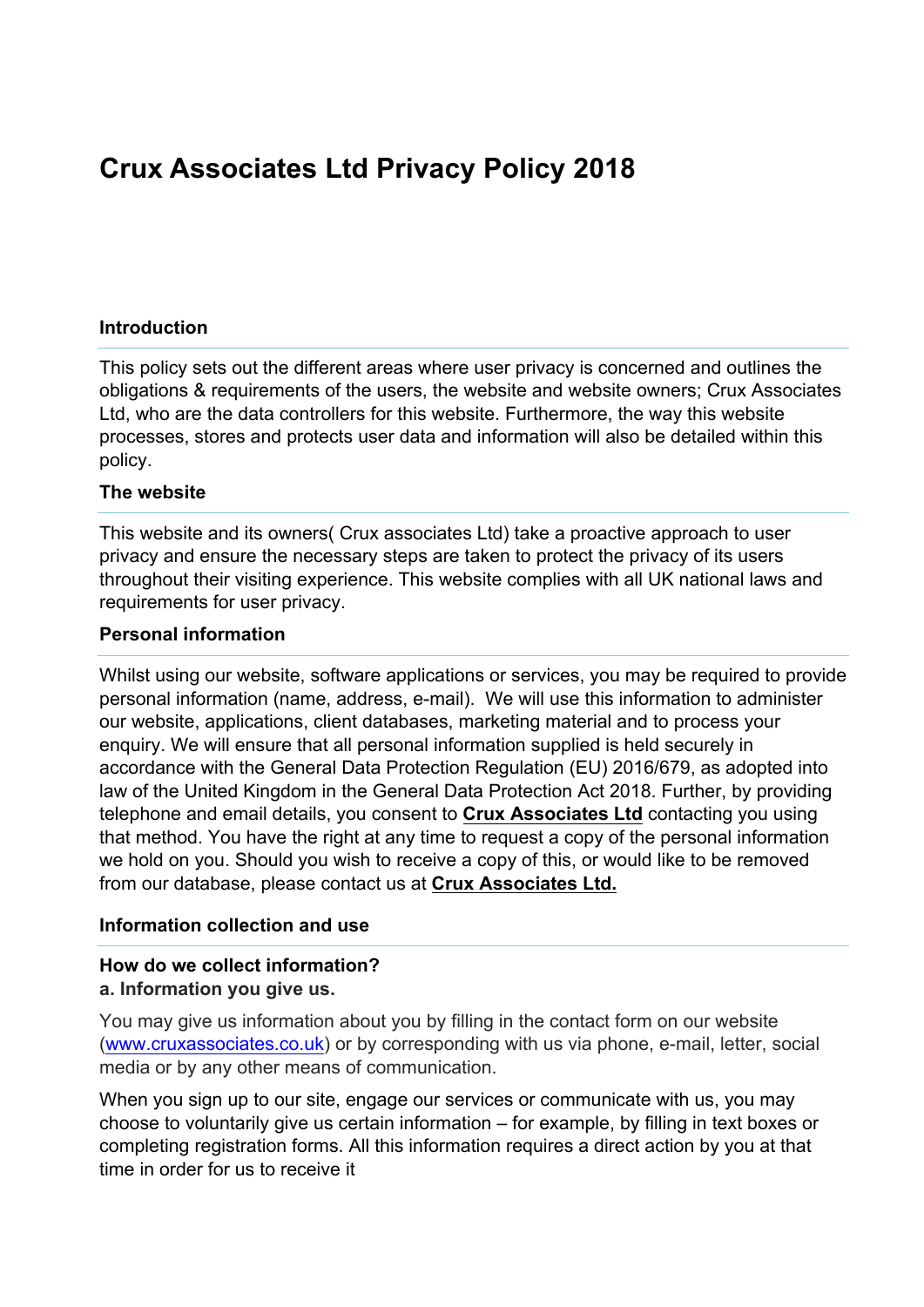## **b. Information we collect about you.**

With regards to each of your visits to our website we may automatically collect the following information:

- Technical information, including the Internet Protocol (IP) address used to connect your computer to the internet; your login information, browser type and version, time zone setting, browser plug-in types and versions, operating system and platform.
- information about your visit, including the full Uniform Resource Locators (URL) clickstream to, through and from our site (including date and time); products you viewed or searched for; page response times, download errors, length of visits to certain pages, page interaction information (such as scrolling, clicks, and mouseovers), and methods used to browse away from the page.
- **c. Disclosure of information**
- We may share your information with selected third parties including:
- - business partners, suppliers and subcontractors for the performance of and delivery of any contract we enter into with them or you.
- **Use of cookies**

# - **About Cookies**

- Cookies are small files saved to the user's computer's hard drive that track, save and store information about the user's interactions and usage of the website. This allows the website, through its server to provide the users with a tailored experience within this website.
- This site uses cookies small text files that are placed on your machine to help the site provide a better user experience. In general, cookies are used to retain user preferences, store information for things like shopping baskets, and provide anonymised tracking data to third party applications like Google Analytics. As a rule, cookies will make your browsing experience better. However, you may prefer to disable cookies on this site and on others. The most effective way to do this is to disable cookies in your browser

### - **What do we use cookies for?**

- We may use cookies to remember personal settings you have chosen at our website. In no other context do we use cookies to collect information that identifies you personally
- We use anonymous session cookies (short-term cookies that disappear when you close your browser) to help you navigate the website and make the most of the features.
- This website uses Google Analytics which uses cookies to track visitor usage. The software will save a cookie to your computer's hard drive in order to track and monitor your engagement and usage of the website, but will not store, save or collect personal information.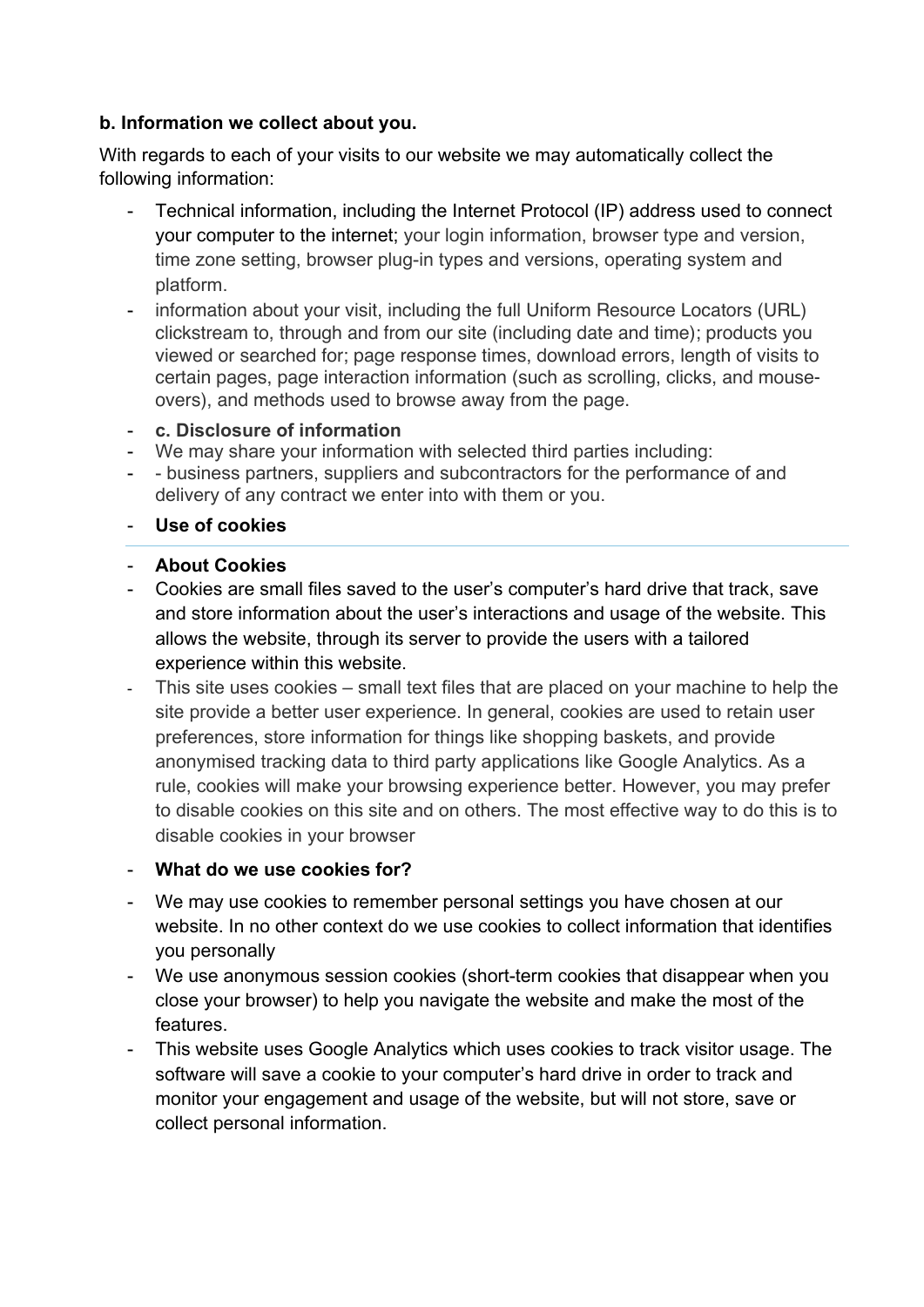- As a rule, cookies will make your browsing experience better. However, you may prefer to disable cookies on this site and on others. The most effective way to do this is to disable cookies in your browser.
- **How long do we keep your data for?**
- **Crux Associates Ltd** will not retain your personal information any longer than necessary. We will hold onto the information you provide either while your account is in existence, or as needed to be able to provide the Services to you, or (in the case of any contact you may have with our Customer Care team) for as long as is necessary to provide support-related reporting and trend analysis only.
- If legally required or if it is reasonably necessary to meet regulatory requirements, resolve disputes, prevent fraud and abuse, or enforce our Terms and Conditions, we may also retain some of your information for a limited period of time as required, even after you have closed your account or it is no longer needed to provide the Services to you.
- **How we store your personal data**
- The data that we collect from you may be transferred to, and stored at, a destination outside the European Economic Area ("EEA"). By submitting your personal data, you agree to this transfer, storing or processing. We will take all steps reasonably necessary to ensure that your data is treated securely and in accordance with this privacy policy.

# **Registration forms**

**Crux Associates Ltd** will not sell or rent your personally identifiable information, gathered as a result of filling out the site registration form, to anyone.

### **Choosing how we use your data**

We understand that you trust us with your personal information and we are committed to ensuring you can manage the privacy and security of your personal information yourself.

The Act and GDPR gives you the right to access information held about you. Your right of access can be exercised in accordance with the Act/GDPR. Any access request will be free of charge unless your request is manifestly unfounded or excessive.

With respect to the information relating to you that we hold, and recognising that it is your choice to provide us with your personally identifiable information, we commit to giving you the ability to do all of the following:

- You can verify the details you have submitted to **Crux Associates Ltd** by contacting us. Our security procedures mean that we may request proof of identity before we reveal information, including your e-mail address and possibly your address.
- You can also contact us by the same method to change, correct, or delete your personal information controlled by Crux Associates Ltd regarding your profile at any time. Please note though that, if you have shared any information with others